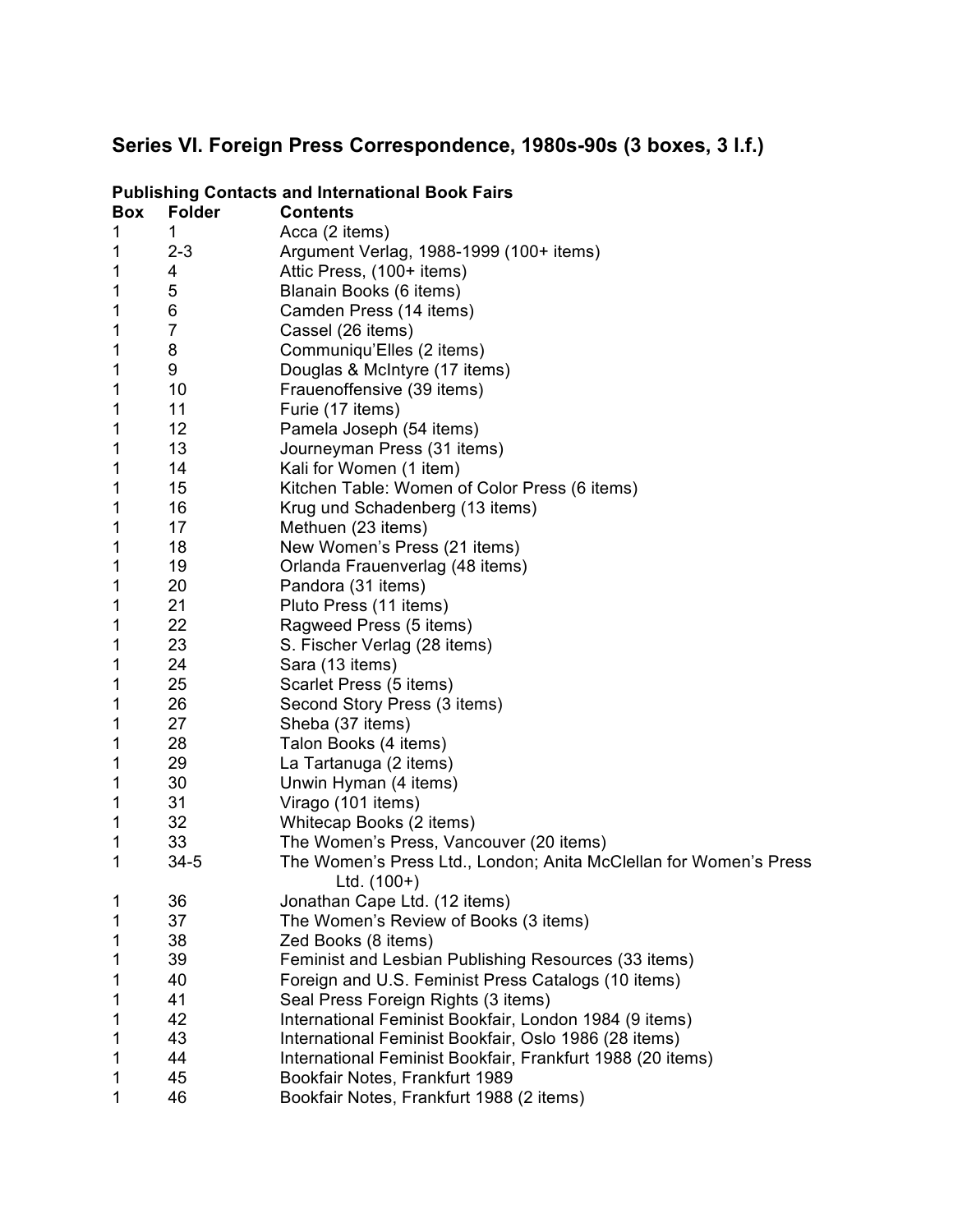|  | Frankfurt Bookfairs, 1990-1992 (72 items) |  |  |
|--|-------------------------------------------|--|--|
|  |                                           |  |  |

- 1 48 ABA and Barcelona Bookfair Notes, 1990 (1 item)<br>1 49 International Feminist Bookfair, Barcelona 1990 (3
- 1 49 International Feminist Bookfair, Barcelona 1990 (39 items)<br>1 50 ABA and NWSA Notes c. 1989 (1 item)

50 ABA and NWSA Notes c. 1989 (1 item)

## **Correspondence Regarding Foreign Editions, Queries, Rights, and Royalties Box Folder Contents**

| $\mathbf 1$             | 51                      | Adios, Barbie, Greek edition (27 items)                                              |
|-------------------------|-------------------------|--------------------------------------------------------------------------------------|
| $\mathbf 1$             | 52                      | The Adoption Reader, British edition (57 items)                                      |
| 1                       | 53                      | The Adoption Reader, offset fee (6 items)                                            |
| 2                       | 1                       | Alma Rose, German edition (11 items)                                                 |
| $\boldsymbol{2}$        | $\overline{\mathbf{c}}$ | Black Women's Health Book, Brazilian edition (17 items)                              |
| $\overline{\mathbf{c}}$ | 3                       | Blessed by Thunder, Dutch edition, German edition (25 items)                         |
| $\overline{c}$          | 4                       | Climbing High, British edition (32 items)                                            |
| $\boldsymbol{2}$        | 5                       | Climbing High, Spanish edition (21 items)                                            |
| $\overline{\mathbf{c}}$ | 6                       | Climbing High, German edition (60 items)                                             |
| $\overline{\mathbf{c}}$ | $\overline{7}$          | Climbing High, Italian edition (6 items)                                             |
| $\boldsymbol{2}$        | 8                       | Climbing High, Dutch Edition (20 items)                                              |
| $\mathbf 2$             | 9                       | Climbing High, Swedish edition (30 items)                                            |
| $\overline{\mathbf{c}}$ | 10                      | Climbing High, French edition (22 items)                                             |
| $\boldsymbol{2}$        | 11                      | A Different Angle, Japanese edition (24 items)                                       |
| $\overline{\mathbf{c}}$ | 12                      | Ambitious Women, British royalties (9 items)                                         |
| $\mathbf 2$             | 13                      | The Dog Collar Murders, Italian contracts (6 items)                                  |
| $\boldsymbol{2}$        | 14                      | The Dog Collar Murders, Japanese rights (9 items)                                    |
| $\overline{\mathbf{c}}$ | 15                      | The Dog Collar Murders, Finnish edition (7 items)                                    |
| $\overline{\mathbf{c}}$ | 16                      | Dating Violence, Belarusian edition (16 items)                                       |
| $\boldsymbol{2}$        | 17                      | Dating Violence, Chinese edition (13 items)                                          |
| $\mathbf 2$             | 18                      | Fifty Ways to a Safer World, Chinese edition (12 items)                              |
| $\overline{\mathbf{c}}$ | 19                      | Early Spring, British edition (30 items)                                             |
| $\boldsymbol{2}$        | 20                      | Faint Praise, German royalties (8 items)                                             |
| $\overline{\mathbf{c}}$ | 21                      | Femme d'Adventure, Chinese edition (15 items)                                        |
| $\overline{2}$          | 22                      | Gaudi Afternoon, German contract, Spanish edition, Japanese edition (21<br>$item) -$ |
| 2                       | 23                      | Getting Free, British edition, British royalties (100+ items)                        |
| $\overline{\mathbf{c}}$ | 24                      | Getting Free, Spanish edition (11 items)                                             |
| $\overline{\mathbf{c}}$ | 25                      | Gifts of the Wild, Chinese edition (23 items)                                        |
| $\overline{2}$          | 26                      | Girls, Visions and Everything, British contracts, German licenses (37<br>items)      |
| 2                       | 27                      | Hallowed Murder, German edition (24 items)                                           |
| $\overline{\mathbf{c}}$ | 28                      | Hard-Hatted Women, Spanish edition (6 items)                                         |
| $\overline{\mathbf{c}}$ | 29                      | A Killing Cure, German edition (11 items)                                            |
| $\overline{2}$          | 30                      | Ladies' Night, Japanese edition (15 items)                                           |
| $\overline{2}$          | 31                      | Ladies' Night, British contract and royalties (57 items)                             |
| $\overline{\mathbf{c}}$ | 32                      | Ladies Night, Canadian edition (23 items)                                            |
| $\overline{\mathbf{c}}$ | 33                      | Ladies' Night, German edition (19 items)                                             |
| $\overline{\mathbf{c}}$ | 34                      | Ladies' Night, French rights (3 items)                                               |
| $\overline{\mathbf{c}}$ | 35                      | Lesbian Couples, German edition (27 items)                                           |
| $\overline{\mathbf{c}}$ | 36                      | Lovers' Choice, German Anthology rights (4 items)                                    |
| $\overline{\mathbf{c}}$ | 37                      | Lovers' Choice, British edition (46 items)                                           |
| $\overline{\mathbf{c}}$ | 38                      | Margins, German edition (25 items)                                                   |
| $\overline{2}$          | 39                      | Hard-Hatted Women, Japanese edition (5 items)                                        |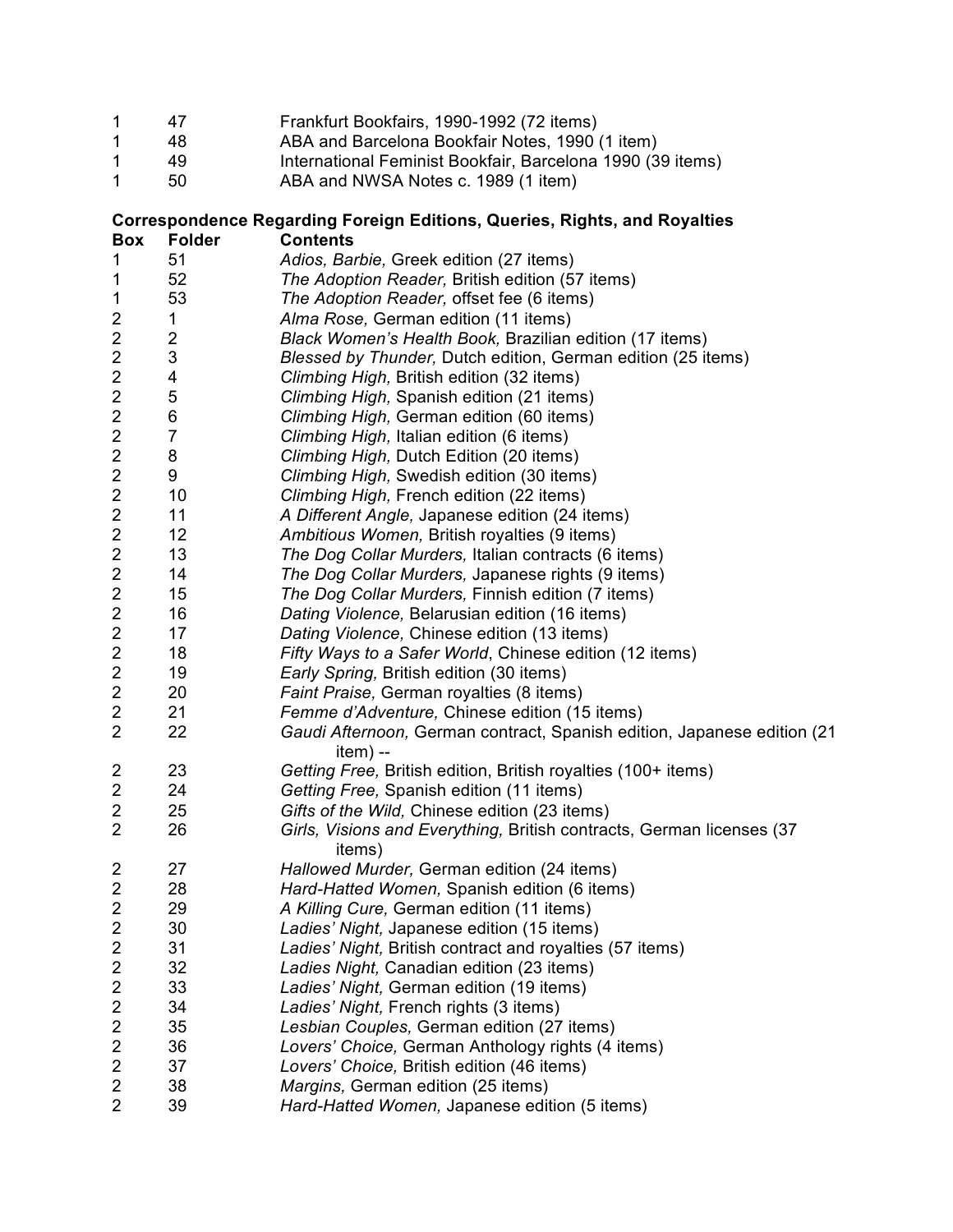| $\overline{c}$                            | 40       | The House with the Blind Glass Windows, British edition (19 items)   |
|-------------------------------------------|----------|----------------------------------------------------------------------|
| $\overline{c}$                            | 41       | Murder in the Collective, German edition (40 items)                  |
| $\overline{c}$                            | 42       | Night Bites, German edition (15 items)                               |
| $\overline{\mathbf{c}}$                   | 43       | No Forwarding Address, Canadian edition (63 items)                   |
| $\overline{2}$                            | 44       | No Mountain Too High, German edition (17 items)                      |
| $\mathbf 2$                               | 45       | Nowle's Passing, German edition (20 items)                           |
| $\overline{\mathbf{c}}$                   | 46       | An Open Weave, British edition (38 items)                            |
| $\overline{c}$                            | 47       | Past Due, British royalties, German edition (38 items)               |
| $\mathbf 2$                               | 48       | Pilgrimage, Indian edition (7 items)                                 |
| $\overline{c}$                            | 49       | Robber's Wine, German edition (10 items)                             |
| $\overline{\mathbf{c}}$                   | 50       | She's a Rebel, German edition (21 items)                             |
| $\overline{\mathbf{c}}$                   | 51       | She's a Rebel, British edition (100 +)                               |
| $\overline{\mathbf{c}}$                   | 52       | She's a Rebel, foreign queries (22 items)                            |
| $\overline{2}$                            | 53       | Sisters of the Road, German edition (8 items)                        |
| $\overline{\mathbf{c}}$                   | 54       | Small Sacrifice, German royalties (13 items)                         |
| $\overline{\mathbf{c}}$                   | 55       | Solo, foreign queries (12 items)                                     |
| $\overline{c}$                            | 56       | Stage Fright, German contract (3 items)                              |
| $\overline{\mathbf{c}}$                   | 57       | Study in Lilac, British royalties (24 items)                         |
| $\overline{\mathbf{c}}$                   | 58       | Tents in the Clouds, Chinese edition (13 items)                      |
| $\mathbf 2$                               | 59       | Tents in the Clouds, German edition (12 items)                       |
| $\overline{\mathbf{c}}$                   | 60       | Tents in the Clouds, Italian rights (8 items)                        |
| $\overline{\mathbf{c}}$                   | 61       | Tents in the Clouds, Dutch edition (12 items)                        |
| $\overline{\mathbf{c}}$                   | 62       | Vital Lies, foreign queries, 1994 German edition royalties (8 items) |
|                                           | 63       |                                                                      |
| $\overline{2}$<br>$\mathbf 2$             |          | Walking on the Moon, British royalties (18 items)                    |
| $\overline{2}$                            | 64<br>65 | Walking on the Moon, British contract (2 items)                      |
|                                           |          | We Know Where You Live, German edition (15 items)                    |
| $\overline{\mathbf{c}}$                   | 66       | Where the Oceans Meet, Dutch edition (31 items)                      |
| $\overline{\mathbf{c}}$                   | 67       | Where the Oceans Meet, Catalan edition (35 items)                    |
| $\overline{\mathbf{c}}$<br>$\overline{c}$ | 68       | Wild Child, foreign queries (12 items)                               |
|                                           | 69       | Wild Child, British edition (14 items)                               |
| $\overline{\mathbf{c}}$                   | 70       | <b>Working Parts, German edition (12 items)</b>                      |
| $\overline{2}$                            | 71       | You Can Be Free, Chinese edition (6 items)                           |
| $\overline{2}$                            | 72       | You Can Be Free, Japanese rights (3 items)                           |
| $\boldsymbol{2}$                          | 73       | You Can Be Free, foreign queries (14 items)                          |
| $\overline{2}$                            | 74       | Adios, Barbie, foreign queries (32 items)                            |
| $\overline{2}$                            | 75       | Body Outlaws, foreign queries (7 items)                              |
| $\overline{2}$                            | 76       | The Adoption Reader, foreign queries (4 items)                       |
| $\overline{2}$                            | 77       | All the Powerful Invisible Things, foreign queries (2 items)         |
| $\overline{2}$                            | 78       | Another Wilderness, foreign queries (2 items)                        |
| $\overline{2}$                            | 79       | Antipodes British rights (4 items)                                   |
| $\overline{c}$                            | 80       | Bird-Eyes, foreign queries (5 items)                                 |
| $\overline{2}$                            | 81       | Breeder, foreign rights (3 items)                                    |
| $\overline{2}$                            | 82       | Called to Account, Portuguese rights (2 items)                       |
| $\overline{2}$                            | 83       | Canyon Solitude, foreign queries (14 items)                          |
| $\overline{2}$                            | 84       | Ceremonies of the Heart, foreign queries (2 items)                   |
| $\overline{c}$                            | 85       | Chain Chain Change, foreign queries (2 items)                        |
| $\overline{2}$                            | 86       | Changing the Game, foreign queries (3 items)                         |
| $\overline{2}$                            | 87       | Closer to Home, foreign queries (8 items)                            |
| $\overline{2}$                            | 88       | Climbing High, foreign queries (48 items)                            |
| $\overline{2}$                            | 89       | Coming out of Cancer, Chinese rights (3 items)                       |
| $\overline{2}$                            | 90       | Cunt, foreign queries (12 items)                                     |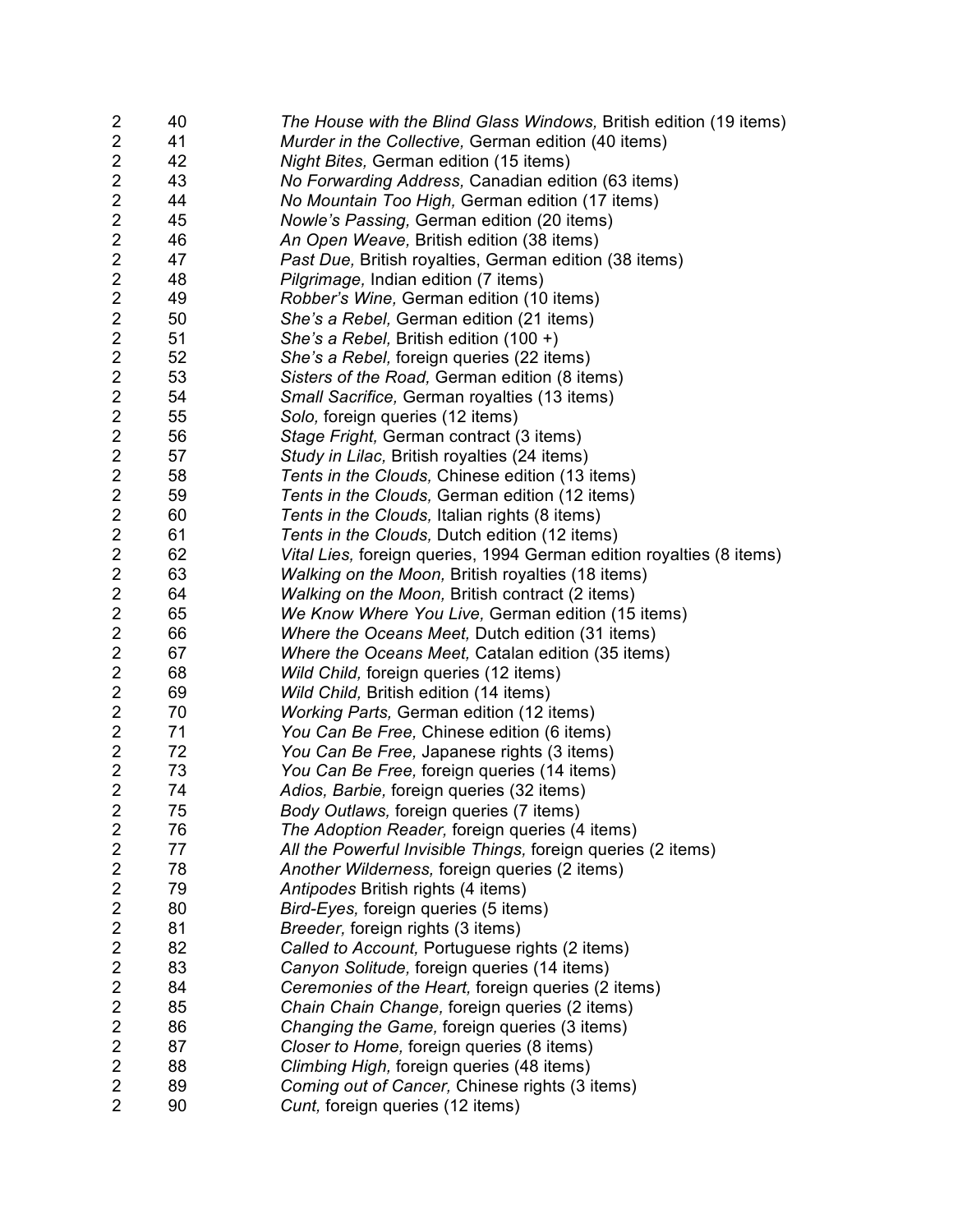| $\overline{\mathbf{c}}$   | 91                      | Dating Violence, foreign queries (13 items)                                 |
|---------------------------|-------------------------|-----------------------------------------------------------------------------|
| $\overline{\mathbf{c}}$   | 92                      | A Different Angle, foreign queries (7 items)                                |
| $\overline{\mathbf{c}}$   | 93                      | The Dog Collar Murders, foreign queries (5 items)                           |
| $\overline{c}$            | 94                      | Everyday Acts Against Racism, foreign queries (12 items)                    |
| $\overline{\mathbf{c}}$   | 95                      | Exit to Reality, foreign queries (29 items)                                 |
| $\overline{\mathbf{c}}$   | 96                      | Faint Praise, foreign queries (2 items)                                     |
| $\overline{\mathbf{c}}$   | 97                      | Femme d'Adventure, foreign queries (12 items)                               |
| $\overline{\mathbf{c}}$   | 98                      | Film Fatales, British rights dispute (36 items)                             |
| $\overline{\mathbf{c}}$   | 99                      | Film Fatales, foreign queries (42 items)                                    |
| $\boldsymbol{2}$          | 100                     | Gaudi Afternoon, German rights (7 items)                                    |
| $\overline{\mathbf{c}}$   | 101                     | Getting the Real Story, foreign queries (1 item)                            |
| $\overline{\mathbf{c}}$   | 102                     | Gifts of the Wild, foreign queries (13 items)                               |
| $\overline{\mathbf{c}}$   | 103                     | Girl in the Curl, foreign queries (23 items)                                |
| $\sqrt{3}$                | 1                       | Hallowed Murder, foreign queries (5 items)                                  |
| 3                         | $\overline{\mathbf{c}}$ | Hard-Hatted Women, Chinese rights (3 items)                                 |
| 3                         | 3                       | A Heart in Politics, foreign rights (1 item)                                |
| 3                         | 4                       | Home Movies, Brazilian rights (2 items)                                     |
| 3                         | 5                       | If You Had A Family, foreign queries (8 items)                              |
| $\ensuremath{\mathsf{3}}$ | 6                       | In Love and In Danger, foreign queries (4 items)                            |
| 3                         | $\overline{7}$          | A Killing Cure, German rights (2 items)                                     |
| 3                         | 8                       | Ladies' Night, foreign queries (12 items)                                   |
| 3                         | 9                       | The Last Draw, foreign query (1 item)                                       |
| 3                         | 10                      | The Last of Her Lies, foreign queries (2 items)                             |
| 3                         | 11                      | Latin Satins, foreign queries (3 items)                                     |
| 3                         | 12                      | Lesbian Couples, foreign queries (12 items)                                 |
| 3                         | 13                      | The Lesbian Health Book, foreign queries (9 items)                          |
| 3                         | 14                      | The Lesbian Parenting Book, German rights (1 item)                          |
| 3                         | 15                      | Leading Out, foreign queries (22 items)                                     |
| 3                         | 16                      | Listen Up, foreign queries (16 items)                                       |
| $\sqrt{3}$                | 17                      | Lovers' Choice, foreign queries (4 items)                                   |
| 3                         | 18                      | Margins, foreign queries (3 items)                                          |
| 3                         | 19                      | Mommy and Daddy are Fighting, foreign queries (5 items)                     |
| 3                         | 20                      | Meditation for Mommas, foreign query (1 item) not an extant title; possibly |
|                           |                         | <b>Breeder</b>                                                              |
| 3                         | 21                      | The Mother I Carry, Japanese rights (6 items)                               |
| 3                         | 22                      | Naming the Violence, foreign queries (4 items)                              |
| 3                         | 23                      | Navigating the Darwin Straits, foreign queries (5 items)                    |
| 3                         | 24                      | Night Bites, foreign queries (7 items)                                      |
| 3                         | 25                      | Night Shade, foreign queries (11 items)                                     |
| 3                         | 26                      | No Hurry to Get Home, foreign queries (14 items)                            |
| 3                         | 27                      | No More Secrets, foreign queries (5 items)                                  |
| 3                         | 28                      | No Mountain Too High, foreign queries (20 items)                            |
| 3                         | 29                      | Nowle's Passing, foreign queries (38 items)                                 |
| 3                         | 30                      | An Open Weave, foreign queries (23 items)                                   |
| 3                         | 31                      | Out of Time, foreign queries (15 items)                                     |
| 3                         | 32                      | Parting Company, foreign queries (8 items)                                  |
| 3                         | 33                      | Past Due, foreign queries (7 items)                                         |
| 3                         | 34                      | Pilgrimage, foreign queries (27 items)                                      |
| 3                         | 35                      | Real Girl/Real World, foreign queries (20 items)                            |
| 3                         | 36                      | Restricted Access, British rights (3 items)                                 |
| 3                         | 37                      | Reunion, foreign queries (28 items)                                         |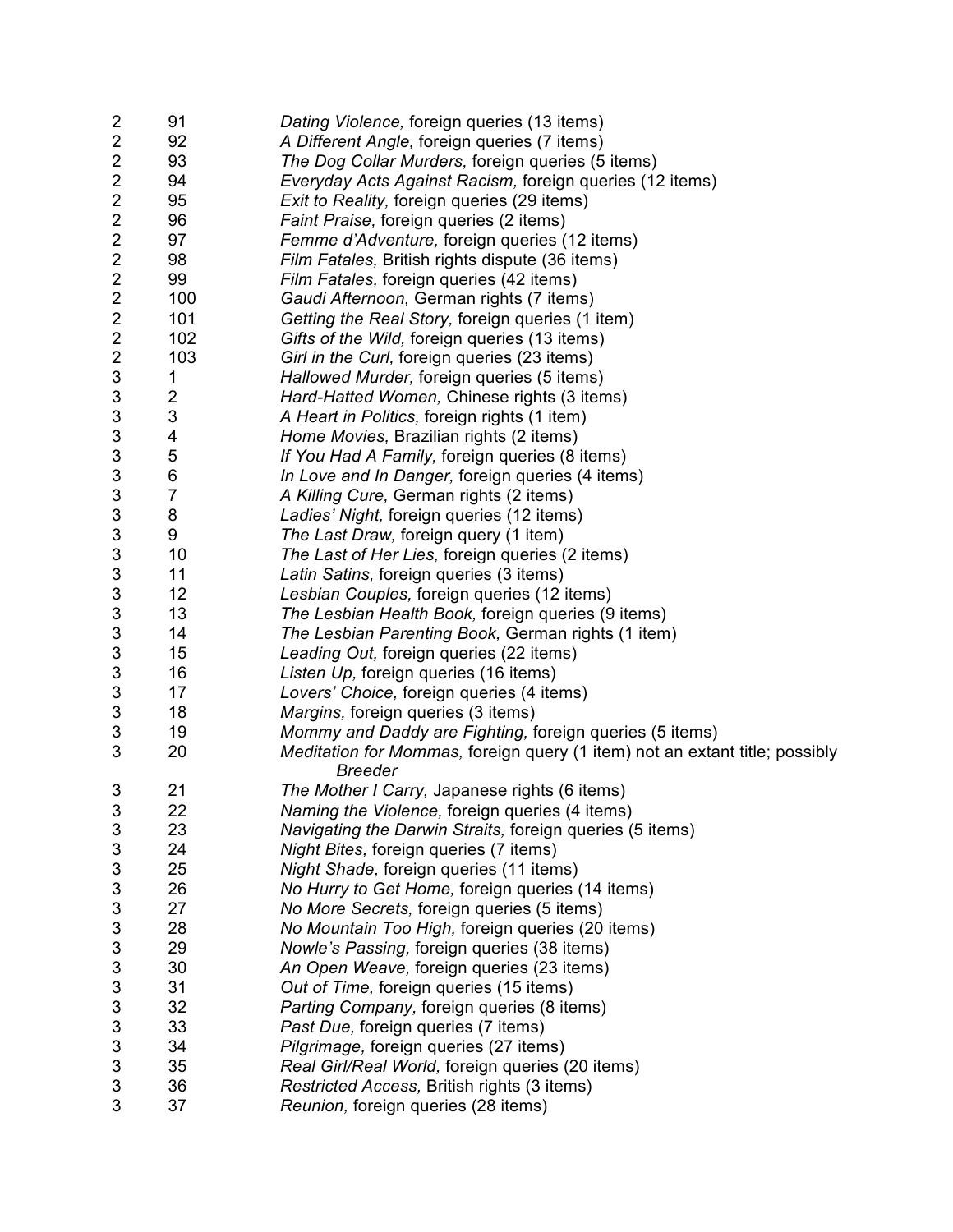| 3                         | 38    | Season of Adventure, foreign queries (12 items)                     |
|---------------------------|-------|---------------------------------------------------------------------|
| 3                         | 39    | Sex & Single Girls, foreign queries (5 items)                       |
| 3                         | 40    | She Who Was Lost Is Remembered, German rights (3 items)             |
| 3                         | 41    | The Single Mother's Companion, Chinese rights (6 items)             |
| $\ensuremath{\mathsf{3}}$ | 42    | Surfer Grrrls, foreign queries (61 items)                           |
| 3                         | 43    | Sweat, foreign queries (11 items)                                   |
| 3                         | 44    | Talking It Out, foreign queries (11 items)                          |
| 3                         | 45    | Still Explosion, foreign queries (7 items)                          |
| 3                         | 46    | Things That Divide Us, British edition and contract (13 items)      |
| 3                         | 47    | To Be An Anchor in the Storm, Indonesian rights (2 items)           |
| 3                         | 48    | Trouble in Transylvania, foreign queries (8 items)                  |
| 3                         | 49    | Uncommon Waters, foreign queries (12 items)                         |
| 3                         | 50    | Valencia, foreign queries (9 items)                                 |
| 3                         | 51    | A Vindication of the Rights of Whores, foreign queries (5 items)    |
| 3                         | 52    | Water's Edge, foreign queries (3 items)                             |
| 3                         | 53    | We Know Where You Live, foreign queries (3 items)                   |
| 3                         | 54    | When Women Played Hardball, foreign queries (3 items)               |
| 3                         | 55    | Wired Women, foreign queries (28 items)                             |
| $\ensuremath{\mathsf{3}}$ | 56    | A Woman Like You, foreign queries (7 items)                         |
| 3                         | 57    | Words of Farewell, Italian rights (2 items)                         |
| 3                         | 58    |                                                                     |
|                           |       | You Don't Have to Take It, foreign queries (11 items)               |
| 3                         | 59    | Antipodes, correspondence (22 items)                                |
| 3                         | 60    | The Dog Collar Murders, Finnish edition (5 items)                   |
| 3                         | 61    | Study in Lilac, Spanish edition (32 items)                          |
| 3                         | 62    | Study in Lilac, film rights (30 items)                              |
| 3                         | 63    | No Forwarding Address, correspondence (43 items)                    |
| 3                         | 64    | Words of Farewell, foreign funding (40 items)                       |
| 3                         | 65    | Gaudi Afternoon, character plagiarism (2 items)                     |
| 3                         | 66    | Faint Praise, British edition (7 items)                             |
| 3                         | 67    | The Dyke and the Dybbuk, foreign correspondence (9 items)           |
| 3                         | 68-69 | Foreign Edition Contracts (75 items)                                |
| 3                         | 70    | Murder in the Collective, British edition (50 items)                |
| 3                         | 71    | Murder in the Collective, German edition (22 items)                 |
| 3                         | 72    | Real Girl/Real World, German edition (40 items)                     |
| 3                         | 73    | Sisters of the Road, Finnish edition (17 items)                     |
| 3                         | 74    | Things That Divide Us, British edition (7 items)                    |
| 3                         | 75    | Alma Rose, queries (5 items)                                        |
| 3                         | 76    | Ambitious Women, British correspondence (2 items)                   |
| 3                         | 77    | Ambitious Women, royalties (19 items)                               |
| 3                         | 78    | Sisters of the Road, German contracts (12 items)                    |
| 3                         | 79    | The Black Women's Health Book, British edition (5 items)            |
| 3                         | 80    | The Dog Collar Murders, German edition (47 items)                   |
| 3                         | 81    | The Dog Collar Murders, Italian edition (14 items)                  |
| 3                         | 82    | Egalia's Daughters, British edition (35 items)                      |
| 3                         | 83    | Gaudi Afternoon, German edition (55 items)                          |
| 3                         | 84    | Girls, Visions and Everything, British edition (23 items)           |
| 3                         | 85    | Ladies' Night, film rights and contract (61 items)                  |
| 3                         | 86    | Past Due, British edition (45 items)                                |
| 3                         | 87    | Sisters of the Road, film rights and correspondence (31 items)      |
| 3                         | 88    | Sisters of the Road, German edition, contract with Focus (37 items) |
| 3                         | 89    | Sisters of the Road, British royalties (7 items)                    |